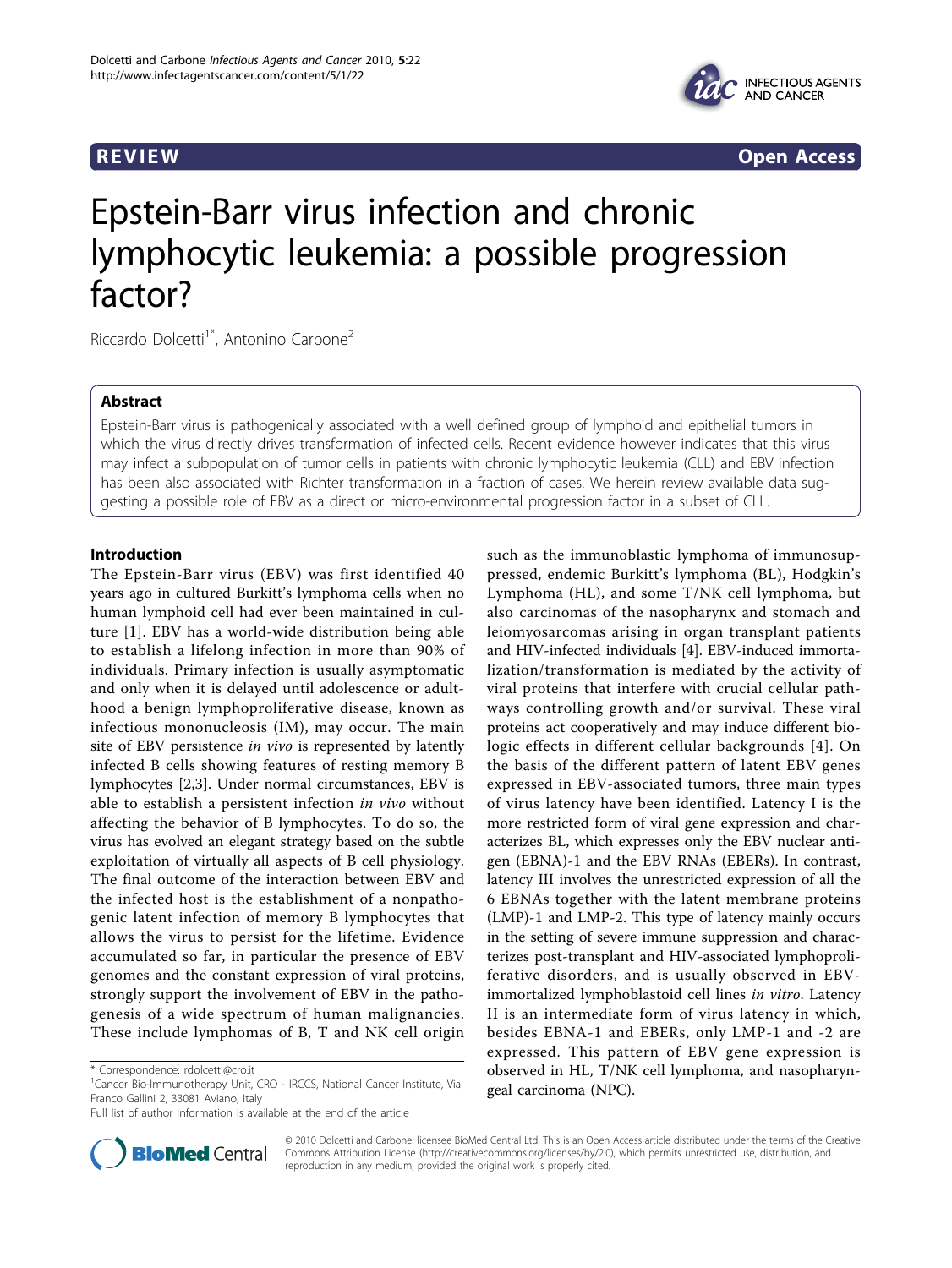EBV can be considered as the prototype of oncogenic viruses that behave as direct transforming agents. In fact, in classical EBV-associated tumors, the virus genome is present in virtually all neoplastic cells, which show the expression of viral RNAs and proteins that variously contribute to the induction of the transformed phenotype. On the basis of these features and of the strict association with distinct tumor types, EBV has been classified as a group I carcinogen. An additional compelling factor is the presence of homogeneous (clonal) EBV episomes detected with the use of the virus termini assay in several EBV-related tumors (HL, NPC, BL) as well as in some pre-neoplastic lesions. These findings suggest that these tumors develop from a single cell that was infected by EBV before the outgrowth and are consistent with a role for EBV in the early phases of tumor development.

Besides the well defined group of tumors pathogenically associated with EBV according to the criteria mentioned above, the presence of this herpesvirus has been variably detected in a broad spectrum of other tumors for which a causal role of EBV seems unlikely. These tumors include also chronic lymphocytic leukemia. We herein briefly review available data suggesting a possible role of EBV as a direct or microenvironmental progression factor in a fraction of CLL.

# Chronic lymphocytic leukemia and Richter's syndrome

Chronic lymphocytic leukemia (CLL) is the most common type of adult leukemia in the United States and Western Europe. CLL cells are small lymphoid B cells with scant cytoplasm having a regular outline. Nuclei contain clumped chromatin and nucleoli are usually absent. On bone marrow and peripheral blood smears the CLL variant with increased prolymphocytes (CLL/ PLL), consists of more than 10%, but less than 55% prolymphocytes. Bone marrow histologic pattern may be nodular, interstitial, diffuse, or a combination of the three. These patterns correlate with prognosis [[5\]](#page-3-0). CLL cells express surface IgM or IgM and IgD, CD5, CD19, and CD23. Ig genes are rearranged. 40-50% of cases are un-mutated and 50-60% show somatic hypermutations. There is a group of genes that distinguishes the two genetic subytpes. ZAP-70 is among the genes whose expression is associated with an IgHV un-mutated CLL genotype [[5](#page-3-0)]. About 50% of CLL show 13q deletion, about 20% trisomy 12 and, less commonly, other genomic abnormalities. Low stage patients with mutated CLL have a better prognosis than those with un-mutated CLL. ZAP-70 and CD38 expression of are associated with a poor prognosis [\[5](#page-3-0)].

A small fraction (approximately 2-8%) of patients with CLL develop diffuse large B-cell lymphoma (DLBCL). This event has been termed Richter's syndrome or Richter's transformation [[6](#page-3-0)] and is associated with poor response to treatment and low survival times [\[5](#page-3-0)]. Richter's syndrome is histologically characterized by confluent sheets of large cells that may resemble centroblastor immunoblast-like cells. The majority of the reported DLBCL occurring in patients with CLL are clonally related to the previous CLL [\[7,8](#page-3-0)]. An interesting finding is the occurrence of scattered Hodgkin and Reed Sternberg (HRS)-like cells in the background. In contrast to true Hodgkin lymphoma arising in CLL patients, the reactive typical background is absent and the HRS-like cells are surrounded by neoplastic B-cells. These HRSlike cells show evidence of EBV infection (Figure [1\)](#page-2-0).

# EBV and chronic lymphocytic leukemia

EBV infection is only infrequently detected in CLL by conventional diagnostic approaches. This is consistent with *in vitro* findings indicating that CLL cells do not regularly become activated or immortalized after exposure to EBV [\[9](#page-3-0)], although this can be achieved following cytokine activation [[10\]](#page-3-0). It has been shown, in particular, that the combined treatment with Staphylococcus aureus Cowan I (SAC), MP6-thioredoxin, and interleukin 2 can render CLL cells susceptible to EBV infection in vitro [[10](#page-3-0)]. Therefore, although basally refractory, CLL cells may become occasionally infected by EBV in vivo provided that mitogenic and activating signals are available within the microenvironment. In CLL cells, however, the expression of the EBV-encoded nuclear proteins EBNAs is not followed by entrance into the cell cycle. In fact, unlike what observed in normal B lymphocytes, EBV-infected CLL cells remain resting and do not express c-myc, cyclin D2, or pRb, whereas the p27 cell cycle inhibitor is not down-regulated [\[11\]](#page-3-0).

In CLL cases showing EBV infection, EBV markers are however detectable only in a subpopulation of tumor cells [\[12,13](#page-3-0)]. Notably, several studies have reported that expression of EBERs detected by in situ hybridization correlated with progressive or accelerated clinical courses [[13](#page-3-0)-[16\]](#page-3-0). EBERs are small non-coding RNAs abundantly expressed in latently infected cells that play critical role in B cell transformation and induction of resistance to apoptosis [\[17](#page-3-0)], and may therefore directly contribute to CLL progression. Further characterization of EBV infection in this setting allowed the demonstration of LMP-1 mRNA expression in isolated CLL cells but not in normal resting B lymphocytes [[18\]](#page-3-0). More recently, LMP-1 transcriptional activity was detected in a significant proportion of CLL cases (14% vs. 1% of healthy controls) [[19](#page-3-0)]. Notably, CLL patients showing LMP-1 mRNA expression had a higher extent of marrow involvement [[19](#page-3-0)]. Although a confirmation that LMP-1 is expressed also at the protein level is still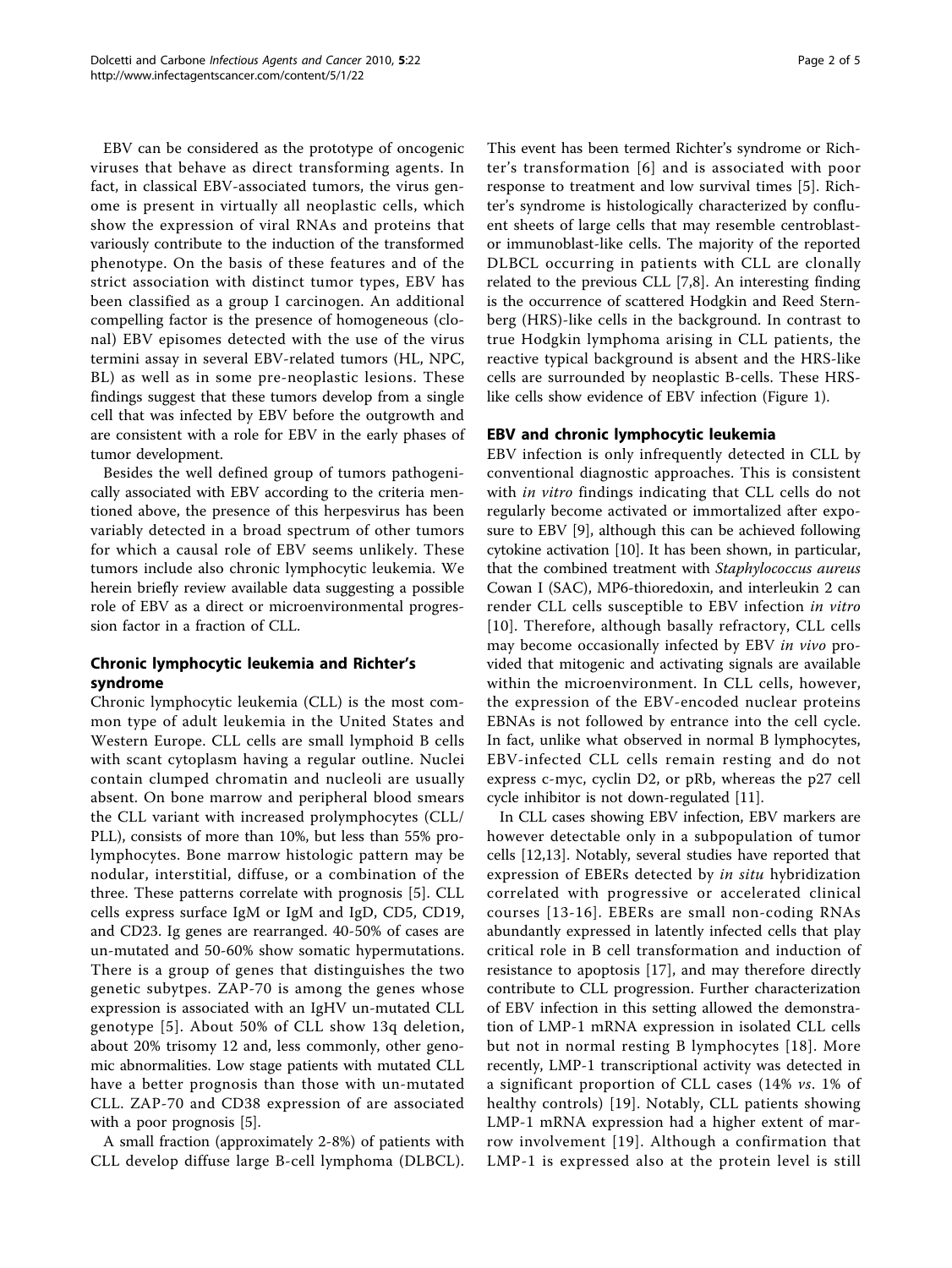<span id="page-2-0"></span>

lacking, available evidence is consistent with a possible role for EBV in the malignant progression of the disease. EBV infection has been also associated with a fraction of CLL transformation to diffuse large cell lymphoma or Richter syndrome, particularly in cases displaying a high number of Reed-Sternberg-like cells [\[15,20](#page-3-0)-[23\]](#page-3-0). Cases of CLL transformation to HL have been also reported [[23,24\]](#page-3-0). Considering that LMP-1 drives the morphologic and transcriptional changes characteristic of Hodgkin/ Reed-Sternberg cells [[25](#page-3-0)], the detection of LMP-1 expression in tumor cells of a fraction of CLL cases is particularly intriguing and deserves further investigation. In some, but not all cases, the malignant transformation involves cells originating from the CLL clone, as shown by immunoglobulin gene rearrangement studies [[26-29](#page-4-0)], further supporting the role of secondary EBV infection as a possible cyto-morphologic and clinical progression factor for CLL. In clonally distinct cases, the immune suppression induced by drugs such as fludarabine or anti-CD52 antibodies may favor the outgrowth of an unrelated, EBV-infected B cell clone that may lead to a clinically aggressive disease resembling EBV-associated lymphoproliferations of immunosuppressed patients. These cases should be distinguished from Richter syndrome, probably representing a novel type of immunodeficiency-related lymphoma.

Besides behaving as a direct drive of neoplastic progression in EBV-infected CLL cells, the presence of EBV within tumor microenvironment could also indirectly contribute to the malignant evolution of the disease. Indeed, EBV may infect a subpopulation of CLL cells and/or may be carried by bystander normal B lymphocytes. EBV infection and, particularly, LMP-1 expression, by CLL cells may promote angiogenesis by inducing IL-8 [[30](#page-4-0)], and increasing the production of vascular endothelial growth factor [[31\]](#page-4-0). Moreover, EBV may induce/enhance the production of cytokines, such as cellular IL-10 (cIL-10), able to promote B cell proliferation and inhibit T cell responses [[32\]](#page-4-0). Notably, serum cIL-10 levels are increased in CLL patients and correlate with adverse disease features and short survival [[33\]](#page-4-0). Intriguingly, assays measuring both EBV-derived (viral IL-10) and human cIL-10 yielded higher values than assays specifically quantifying human cIL-10 [[33\]](#page-4-0). These findings indirectly indicate that, in a fraction of CLL cases, EBV infection is not silent, being associated with enhanced production of viral IL-10. EBV may also contribute to a local immune suppression through the production of hydrophobic peptides derived from the first transmembrane domain of LMP-1 [\[34\]](#page-4-0). These peptides, in fact, potently inhibit both cytotoxic T lymphocyte and natural killer cell responses in vitro [[34](#page-4-0)].

# Concluding remarks and future perspectives

In CLL, evidence for EBV infection was obtained only in a subset of cases and, notably, only in a variable fraction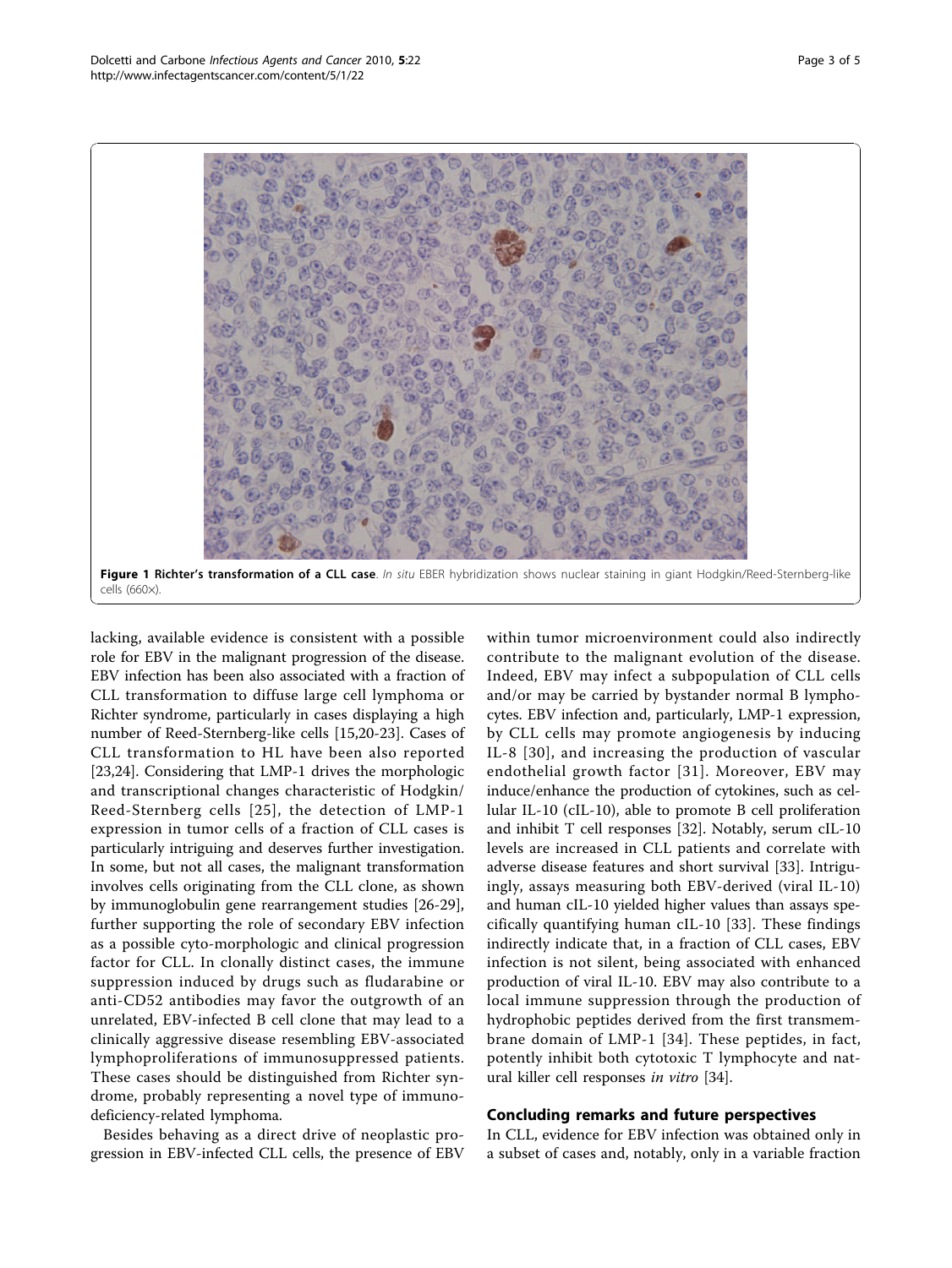<span id="page-3-0"></span>of neoplastic cells. These findings contrast with the constant presence of EBV genome in all tumor cells of malignancies pathogenically linked to the virus and argue against a causal role for EBV in the early phases of CLL development. Although a partial loss of viral genomes can not be formally excluded in these cases, this possibility appears however unlikely. Moreover, the fact that viral products necessary to sustain the transformed phenotype may be expressed only by a fraction of tumor cells further weakens the hypothesis of a pathogenic involvement of EBV in this tumor. Although further studies are required to elucidate this complex and still debated issue, available evidence briefly reviewed herein is consistent with a possible role of EBV infection as a secondary event occurring after cell transformation and affecting a subpopulation of CLL cells in which the virus may promote the evolution to a more malignant phenotype. The possible prognostic role of EBV-driven production of factors able to promote CLL cell growth, angiogenesis and to inhibit tumor-specific immune responses deserves to be carefully investigated by prospective studies. If such progression mechanisms will be conclusively demonstrated, the use of antagonists or inhibitors of molecules produced by EBV-infected cells could represent a potentially attractive therapeutic approach.

### Acknowledgements

The study was supported in part by grants from the European Community (FP6 VITAL, Contract no.: 037874), the Italian Ministry of Health program "Alleanza Contro il Cancro (ACC-4)" and the Associazione Italiana per la Ricerca sul Cancro.

#### Author details

<sup>1</sup> Cancer Bio-Immunotherapy Unit, CRO - IRCCS, National Cancer Institute, Via Franco Gallini 2, 33081 Aviano, Italy. <sup>2</sup>Pathology Unit, CRO - IRCCS, National Cancer Institute, Via Franco Gallini 2, 33081 Aviano, Italy.

#### Authors' contributions

RD and AC conceived and wrote the review manuscript. All authors read and approved the final manuscript.

#### Competing interests

The authors declare that they have no competing interests.

Received: 8 November 2010 Accepted: 22 November 2010 Published: 22 November 2010

#### References

- Epstein MA, Achong BG, Barry YM: [Virus particles in cultured lymphoblasts](http://www.ncbi.nlm.nih.gov/pubmed/14107961?dopt=Abstract) from Burkitt'[s lymphoma.](http://www.ncbi.nlm.nih.gov/pubmed/14107961?dopt=Abstract) Lancet 1964, 1(7335):702-703.
- Miyashita EM, Yang B, Babcock GJ, Thorley-Lawson DA: [Identification of the](http://www.ncbi.nlm.nih.gov/pubmed/9188550?dopt=Abstract) [site of Epstein-Barr virus persistence in vivo as a resting B cell.](http://www.ncbi.nlm.nih.gov/pubmed/9188550?dopt=Abstract) J Virol 1997, 71(7):4882-4891.
- 3. Babcock GJ, Decker LL, Volk M, Thorley-Lawson DA: [EBV persistence in](http://www.ncbi.nlm.nih.gov/pubmed/9768759?dopt=Abstract) [memory B cells in vivo.](http://www.ncbi.nlm.nih.gov/pubmed/9768759?dopt=Abstract) Immunity 1998, 9(3):395-404.
- 4. Dolcetti R, Masucci MG: [Epstein-Barr virus: induction and control of cell](http://www.ncbi.nlm.nih.gov/pubmed/12811813?dopt=Abstract) [transformation.](http://www.ncbi.nlm.nih.gov/pubmed/12811813?dopt=Abstract) J Cell Physiol 2003, 196(2):207-218.
- 5. Swerdlow SH, Campo E, Harris NL, et al: WHO Classification of tumours of Haematopoietic and lymphoid tissues IARC Press, Lyon, France; 2008.
- 6. Richter MN: Generalized reticular cell sarcoma of lymph nodes associated with lymphatic leukemia. Am J Pathol: 1928, IV(4):285-292.
- 7. Timar B, Fulop Z, Csernus B, Angster C, Bognar A, Szepesi A, Kopper L, Matolcsy A: [Relationship between the mutational status of VH genes and](http://www.ncbi.nlm.nih.gov/pubmed/14671632?dopt=Abstract) [pathogenesis of diffuse large B-cell lymphoma in Richter](http://www.ncbi.nlm.nih.gov/pubmed/14671632?dopt=Abstract)'s syndrome. Leukemia 2004, 18(2):326-330.
- 8. Mao Z, Quintanilla-Martinez L, Raffeld M, Richter M, Krugmann J, Burek C, Hartmann E, Rudiger T, Jaffe ES, Muller-Hermelink HK, Ott G, Fend F, Rosenwald A: [IgVH mutational status and clonality analysis of Richter](http://www.ncbi.nlm.nih.gov/pubmed/17895764?dopt=Abstract)'s [transformation: diffuse large B-cell lymphoma and Hodgkin lymphoma](http://www.ncbi.nlm.nih.gov/pubmed/17895764?dopt=Abstract) [in association with B-cell chronic lymphocytic leukemia \(B-CLL\)](http://www.ncbi.nlm.nih.gov/pubmed/17895764?dopt=Abstract) [represent 2 different pathways of disease evolution.](http://www.ncbi.nlm.nih.gov/pubmed/17895764?dopt=Abstract) Am J Surg Pathol 2007, 31(10):1605-1614.
- 9. Teramoto N, Gogolak P, Nagy N, Maeda A, Kvarnung K, Bjorkholm T, Klein E: [Epstein-Barr virus-infected B-chronic lymphocyte leukemia cells express](http://www.ncbi.nlm.nih.gov/pubmed/10881992?dopt=Abstract) [the virally encoded nuclear proteins but they do not enter the cell](http://www.ncbi.nlm.nih.gov/pubmed/10881992?dopt=Abstract) [cycle.](http://www.ncbi.nlm.nih.gov/pubmed/10881992?dopt=Abstract) J Hum Virol 2000, 3(3):125-136.
- 10. Wendel-Hansen V, Sallstrom J, De Campos-Lima PO, Kjellstrom G, Sandlund A, Siegbahn A, Carlsson M, Nilsson K, Rosen A: [Epstein-Barr virus](http://www.ncbi.nlm.nih.gov/pubmed/8127151?dopt=Abstract) [\(EBV\) can immortalize B-cll cells activated by cytokines.](http://www.ncbi.nlm.nih.gov/pubmed/8127151?dopt=Abstract) Leukemia 1994, 8(3):476-484.
- 11. Maeda A, Bandobashi K, Nagy N, Teramoto N, Gogolak P, Pokrovskaja K, Szekely L, Bjorkholm M, Klein G, Klein E: [Epstein-barr virus can infect](http://www.ncbi.nlm.nih.gov/pubmed/11907380?dopt=Abstract) [B-chronic lymphocytic leukemia cells but it does not orchestrate the cell](http://www.ncbi.nlm.nih.gov/pubmed/11907380?dopt=Abstract) [cycle regulatory proteins.](http://www.ncbi.nlm.nih.gov/pubmed/11907380?dopt=Abstract) J Hum Virol 2001, 4(5):227-237.
- 12. Bueso-Ramos CE, Ferrajoli A, Medeiros LJ, Keating MJ, Estrov Z: [Aberrant](http://www.ncbi.nlm.nih.gov/pubmed/15621735?dopt=Abstract) [morphology, proliferation, and apoptosis of B-cell chronic lymphocytic](http://www.ncbi.nlm.nih.gov/pubmed/15621735?dopt=Abstract) [leukemia cells.](http://www.ncbi.nlm.nih.gov/pubmed/15621735?dopt=Abstract) Hematology 2004, 9(4):279-286.
- 13. Tsimberidou AM, Keating MJ, Bueso-Ramos CE, Kurzrock R: [Epstein-Barr](http://www.ncbi.nlm.nih.gov/pubmed/16753866?dopt=Abstract) [virus in patients with chronic lymphocytic leukemia: a pilot study.](http://www.ncbi.nlm.nih.gov/pubmed/16753866?dopt=Abstract) Leuk Lymphoma 2006, 47(5):827-836.
- 14. Tsimberidou AM, O'Brien S, Kantarjian HM, Koller C, Hagemeister FB, Fayad L, Lerner S, Bueso-Ramos CE, Keating MJ: [Hodgkin transformation of](http://www.ncbi.nlm.nih.gov/pubmed/16902984?dopt=Abstract) [chronic lymphocytic leukemia: the M. D. Anderson Cancer Center](http://www.ncbi.nlm.nih.gov/pubmed/16902984?dopt=Abstract) [experience.](http://www.ncbi.nlm.nih.gov/pubmed/16902984?dopt=Abstract) Cancer 2006, 107(6):1294-1302.
- 15. Ansell SM, Li CY, Lloyd RV, Phyliky RL: [Epstein-Barr virus infection in](http://www.ncbi.nlm.nih.gov/pubmed/9929100?dopt=Abstract) Richter'[s transformation.](http://www.ncbi.nlm.nih.gov/pubmed/9929100?dopt=Abstract) Am J Hematol 1999, 60(2):99-104.
- 16. Lazzarino M, Orlandi E, Baldanti F, Furione M, Pagnucco G, Astori C, Arcaini L, Viglio A, Paulli M, Gerna G, Bernasconi C: [The](http://www.ncbi.nlm.nih.gov/pubmed/10606897?dopt=Abstract) [immunosuppression and potential for EBV reactivation of fludarabine](http://www.ncbi.nlm.nih.gov/pubmed/10606897?dopt=Abstract) [combined with cyclophosphamide and dexamethasone in patients with](http://www.ncbi.nlm.nih.gov/pubmed/10606897?dopt=Abstract) [lymphoproliferative disorders.](http://www.ncbi.nlm.nih.gov/pubmed/10606897?dopt=Abstract) Br J Haematol 1999, 107(4):877-882.
- 17. Iwakiri D, Takada K: [Role of EBERs in the pathogenesis of EBV infection.](http://www.ncbi.nlm.nih.gov/pubmed/20399962?dopt=Abstract) Adv Cancer Res 2010, 107:119-136.
- 18. Laytragoon-Lewin N, Chen F, Avila-Carino J, Zou JZ, Mellstedt H, Ernberg I, Klein G: [Epstein Barr virus \(EBV\)-carrying cells of a chronic lymphocytic](http://www.ncbi.nlm.nih.gov/pubmed/7591254?dopt=Abstract) [leukemia \(CLL\) subpopulation express EBNA1 and LMPs but not EBNA2](http://www.ncbi.nlm.nih.gov/pubmed/7591254?dopt=Abstract) [in vivo.](http://www.ncbi.nlm.nih.gov/pubmed/7591254?dopt=Abstract) Int J Cancer 1995, 63(4):486-490.
- 19. Tarrand JJ, Keating MJ, Tsimberidou AM, O'Brien S, LaSala RP, Han XY, Bueso-Ramos CE: [Epstein-Barr virus latent membrane protein 1 mRNA is](http://www.ncbi.nlm.nih.gov/pubmed/20052729?dopt=Abstract) [expressed in a significant proportion of patients with chronic](http://www.ncbi.nlm.nih.gov/pubmed/20052729?dopt=Abstract) [lymphocytic leukemia.](http://www.ncbi.nlm.nih.gov/pubmed/20052729?dopt=Abstract) Cancer 2010, 116(4):880-887.
- 20. Tsang WY, Chan JK, Sing C: [The nature of Reed-Sternberg-like cells in](http://www.ncbi.nlm.nih.gov/pubmed/8447294?dopt=Abstract) [chronic lymphocytic leukemia.](http://www.ncbi.nlm.nih.gov/pubmed/8447294?dopt=Abstract) Am J Clin Pathol 1993, 99(3):317-323.
- 21. Momose H, Jaffe ES, Shin SS, Chen YY, Weiss LM: [Chronic lymphocytic](http://www.ncbi.nlm.nih.gov/pubmed/1384376?dopt=Abstract) [leukemia/small lymphocytic lymphoma with Reed-Sternberg-like cells](http://www.ncbi.nlm.nih.gov/pubmed/1384376?dopt=Abstract) [and possible transformation to Hodgkin](http://www.ncbi.nlm.nih.gov/pubmed/1384376?dopt=Abstract)'s disease. Mediation by Epstein-[Barr virus.](http://www.ncbi.nlm.nih.gov/pubmed/1384376?dopt=Abstract) Am J Surg Pathol 1992, 16(9):859-867.
- 22. Tsang WY, Chan JK, Ng CS: [Epstein-Barr virus and Reed-Sternberg-like](http://www.ncbi.nlm.nih.gov/pubmed/8393305?dopt=Abstract) [cells in chronic lymphocytic leukemia.](http://www.ncbi.nlm.nih.gov/pubmed/8393305?dopt=Abstract) Am J Surg Pathol 1993, 17(8):853-854.
- 23. Petrella T, Yaziji N, Collin F, Rifle G, Morlevat F, Arnould L, Fargeot P, Depret O: [Implication of the Epstein-Barr virus in the progression of](http://www.ncbi.nlm.nih.gov/pubmed/9427802?dopt=Abstract) [chronic lymphocytic leukaemia/small lymphocytic lymphoma to](http://www.ncbi.nlm.nih.gov/pubmed/9427802?dopt=Abstract) [Hodgkin-like lymphomas.](http://www.ncbi.nlm.nih.gov/pubmed/9427802?dopt=Abstract) Anticancer Res 1997, 17(5B):3907-3913.
- 24. Fayad L, Robertson LE, O'Brien S, Manning JT, Wright S, Hagemeister F, Cabanillas F, Keating MJ: Hodgkin'[s disease variant of Richter](http://www.ncbi.nlm.nih.gov/pubmed/9031114?dopt=Abstract)'s syndrome: [experience at a single institution.](http://www.ncbi.nlm.nih.gov/pubmed/9031114?dopt=Abstract) Leuk Lymphoma 1996, 23(3-4):333-337.
- 25. Vockerodt M, Morgan SL, Kuo M, Wei W, Chukwuma MB, Arrand JR, Kube D, Gordon J, Young LS, Woodman CB, Murray PG: [The Epstein-Barr virus](http://www.ncbi.nlm.nih.gov/pubmed/18566961?dopt=Abstract) [oncoprotein, latent membrane protein-1, reprograms germinal centre B](http://www.ncbi.nlm.nih.gov/pubmed/18566961?dopt=Abstract) cells towards a Hodgkin'[s Reed-Sternberg-like phenotype.](http://www.ncbi.nlm.nih.gov/pubmed/18566961?dopt=Abstract) J Pathol 2008, 216(1):83-92.